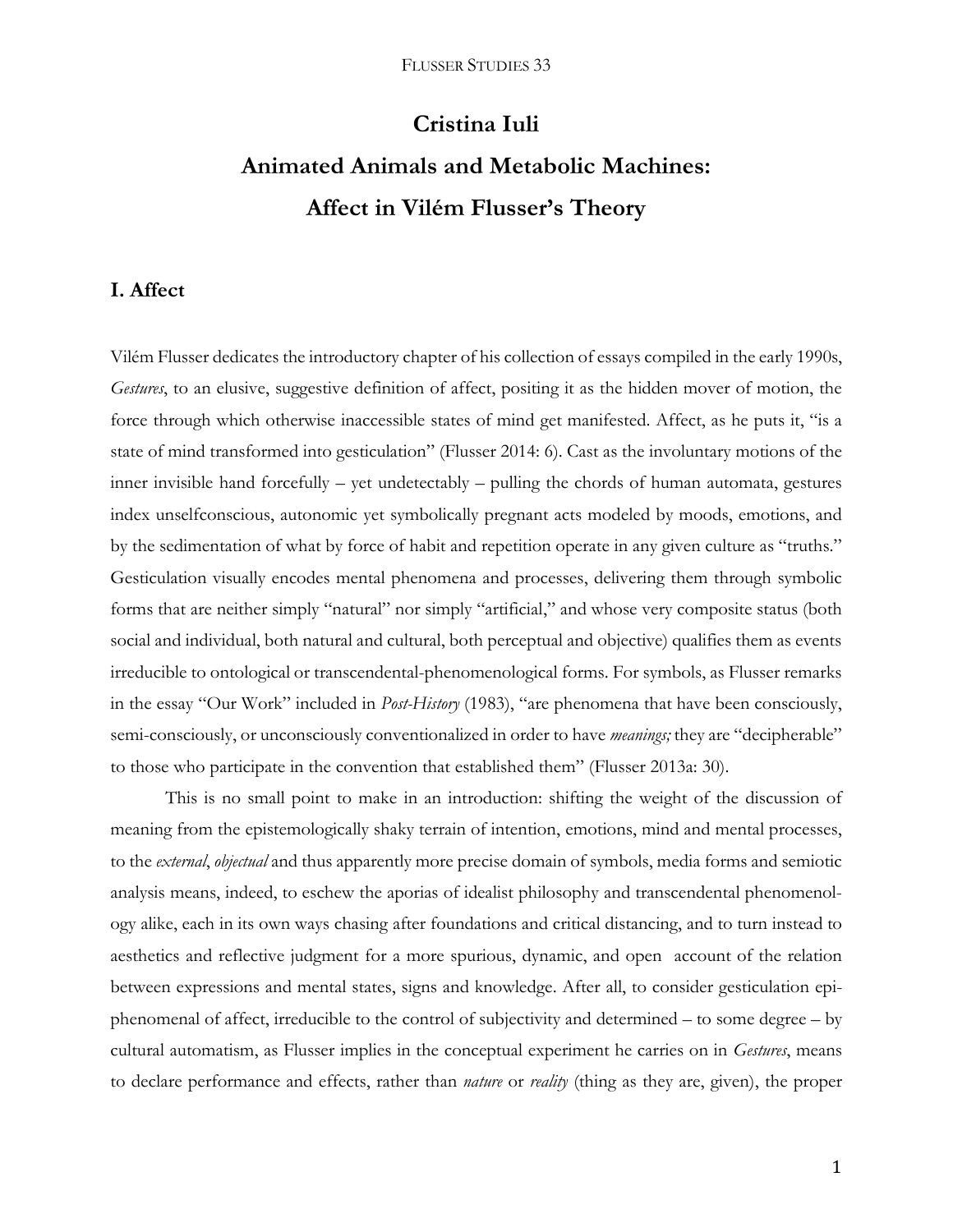and social (rather than individual) objects of that peculiar kind of cultural analysis that in his hands becomes media theory, or *communicology*.

The explanation Flusser is after in the *Gestures* collection is one no longer reliant on the discretion and autonomy of object and observer and on the separation of nature and culture (or, as he would eventually put it, of thinking, experiencing and "technical images"), but depends instead on their imbrications, displayed for his readers through autobiographical essays that explore how culture, technology, and nature stand as elements in the ongoing feedback loop between experience and mind that renders conventional concepts of nature obsolete and determines experience as always implying and impinging upon "cultural things" (Flusser 2013b: 130). As Flusser put it in the conclusion to *Natu*ral: Mind, an earlier collection of essays written in the Seventies but published in English translation only in 2013 (and on which this essay will focus): "The aim of the selection was to illustrate the power exerted by instruments (of culture) upon everyday life, to illustrate how culture, far from freeing man from the determining forces of nature, constitutes itself as a determining condition. Therefore, as a 'second nature'" (Flusser 2013b: 132). Pursuing in the texts the logical implications of such premise, Flusser finds that, when their existential impact is considered, "natural experiences are indistinguishable from cultural ones," and eventually concludes: "the ontological distinction between nature and culture is not existentially sustainable within the current context" (Flusser 2013b: 132).

While the problem of affect and its relation to expression was not yet at the center of Flusser's interest at the time of the composition of the essays gathered in *Natural:Mind –* the term "affect" never explicitly appears in the collection – the incipient theory of knowledge he was informally sketching at the time must be seen within the longer trajectory of the aesthetic phenomenology he was developing by binding the deconstruction of scientific epistemologies, scientific language, and Romantic ideologies to the emergence of a post-humanist understanding of the relation between experience and representation. Such an emergent aesthetic paradigm is detectable across the several essays written from the mid-seventies to the early nineties, where thematic overlappings and sometimes plain contradictions alternate – as was typical of Flusser's erratic style and open, experimental theoretical adventurousness – but can be particularly appreciated by looking at the sequence: *Natural:Mind* (1979), "Habit: The True Aesthetic Criterion" (1990), *Gestures* (1991), and *Post-History* (1983). The revision of that most conventional of Romantic genres – the nature sketchbook – Flusser pursued in *Natural:Mind* from the perspective of what he called "scientific" literature, would inevitably bring along a confrontation with *feelings* as the quintessential romantic trope for the mediation between nature and art. By scientific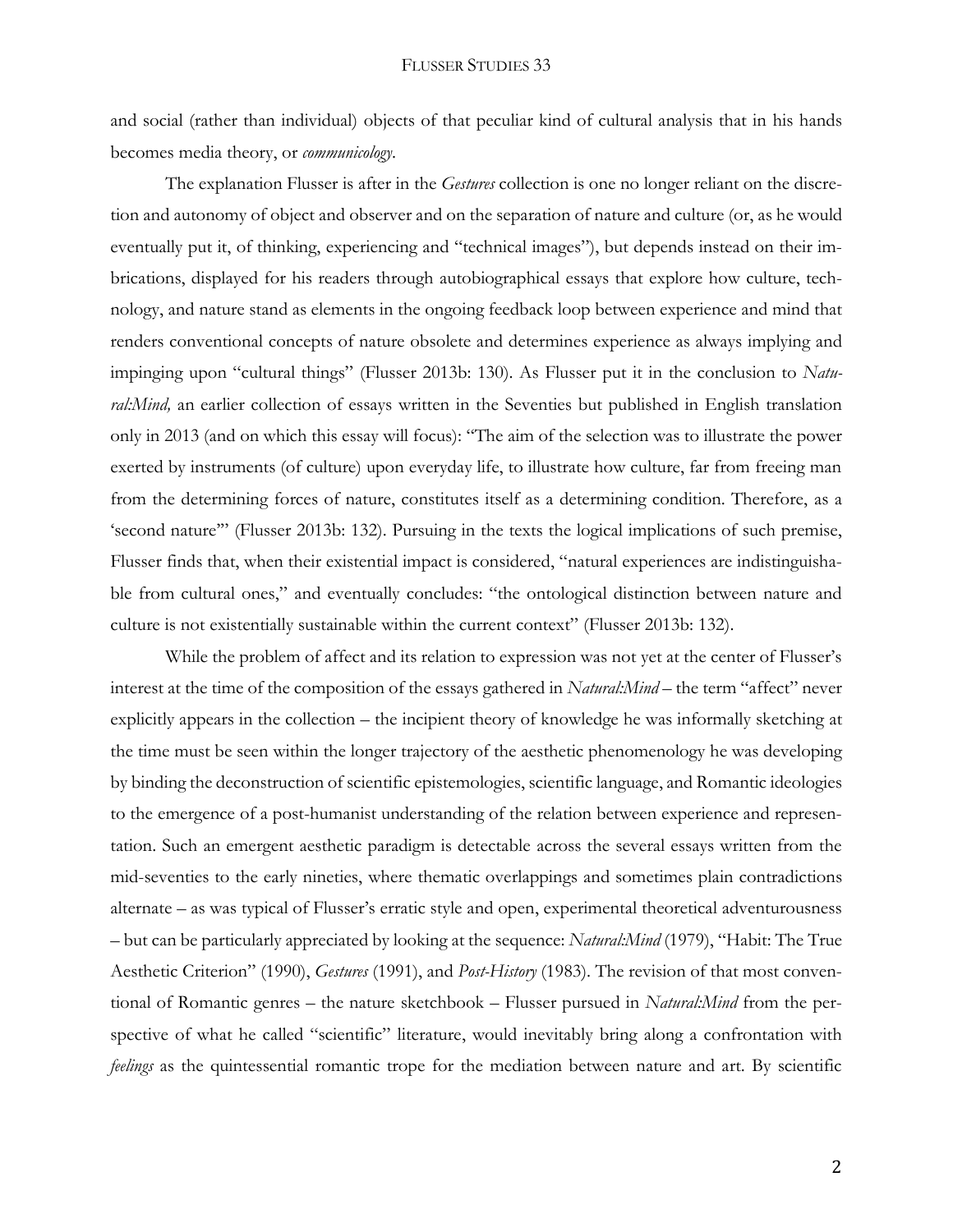literature Flusser identified all attempts at knowledge motivated by "an effort to scientifically understand the world that surrounds us" after the crisis of the sciences had revealed that a new method was needed to address "the interrelation between the knower and the known," and that science was no longer conceivable as a "pure discipline of a man that transcends reality" (Flusser 2013b: 138). In his life-long elaboration of an aesthetic theory adequate to address the radical transformations of human experience in the age of the end of science and the dominance of technical images, gesture would eventually provide the kinetic combination of "internal," affective, emotional states and "external," objective expressions: just like signs (but unlike affect), gestures belong to the domain of meaning and are subject to semiotic interpretation; however, because they are complexly bound to that "broad and ill-defined area stretching from sense perception to emotion and from sensibility all the way to ideas" (Flusser 2014: 5), gestures also are to be understood as "symptoms of something else," namely, symptoms "of the culture in which [they are] codified" (Flusser 2014: 5). Not unlike dreamwork in Freudian analysis, gesticulation encodes the symbolic (cultural) manifestation of latent affective content – never in itself directly accessible (whatever it is) – by shaping such latencies in semiotic forms that do not emanate from some private space, but surface instead from the symbolization of mixed social, cultural, and technological models; the latter being the rough material through which gestures partake of common sense. Hence, to put it in a slightly different way, affect – as Flusser states – "'intellectualizes' states of mind by formalizing them into symbolic gestures" (Flusser 2014: 7). This is why he can declare the non-primary, non-original, artificial status of states of mind and consign them, in their *original*  composite form, to the province of aesthetics: "as affect, states of mind have become constructs. The 'artificiality' of represented states of mind is first of all an aesthetic problem" (Flusser 2014: 7).

This triple incursion in the deconstruction of ontological claims, in the artificiality of mental and affective material, and in the aesthetic grasping of its manifestations should help us understand that when in the opening pages of *Gestures* Flusser announces: "My plan is to feign ignorance of the meaning of affect and, by observing gestures, try to discover what people mean by this word. It is a kind of phenomenological effort, through the observation of gestures, to take affect by surprise" (Flusser 2014: 1), he is actually performing three acts: First, he is framing gesture as an aesthetic form; Second, he is positioning affect not on the register of the psychological, the unconscious, and the individual, but on the register of the cultural, the automatic, and the non-subjective (whether sub-infraor super-); Third, he is already applying to his newly configured aesthetic object – gesture – his "informational" aesthetic theory based on the reformulation of the dialectics new/old through the principles of noise/order and information/entropy derived from the second law of thermodynamics, to which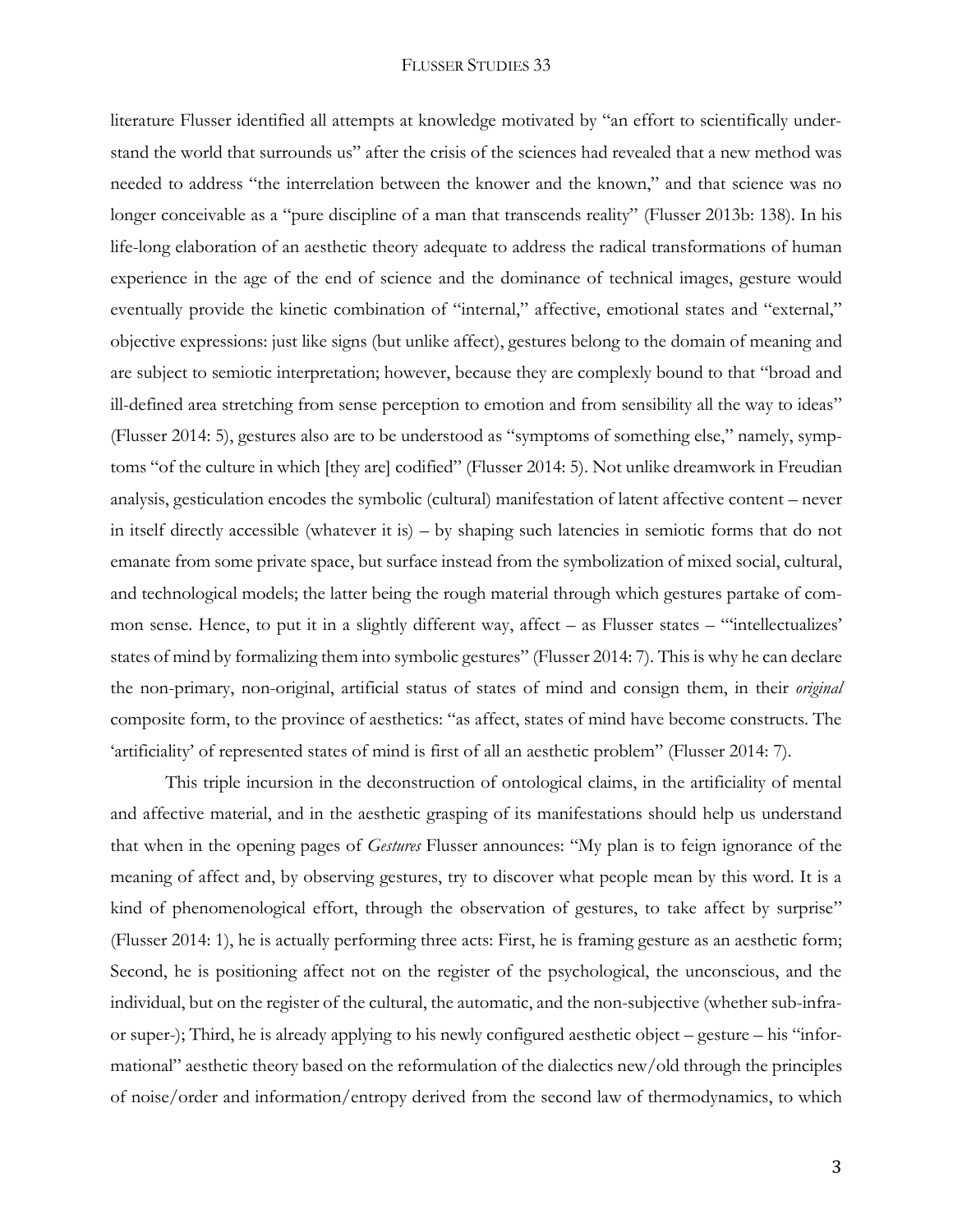he dedicates his essay "Habit." In the essay, Flusser identifies in the production of what is new the specific achievement and domain of aesthetic experience, whether objectively or subjectively attained, as his statement attests: "the word *new* here means objectively any situation that emerges from the tendency toward ever-increasing probability […] and subjectively any situation that makes us tremble because it is unexpected" (Flusser 2002: 52). Framing art within the affective domain of the unexpected, or even of the terrifying, Flusser stretches a parallel between the tendency of art to grow more predictable as it gets more common, easier to understand and communicable by repetition, imitation and circulation, and the tendency of communication to become more redundant, and thus less informative, as it becomes more predictable and hence more entropic. Beside engaging experience (and hence iteration and difference, rather than monumentality and transcendence) as the defining component of aesthetic phenomenology, and equating both to a (first order) cybernetic circuit, Flusser's definition of art "translates into English" the second law of thermodynamics, leading him to elect habit as the fundamental criterion in relation to which aesthetic value is measurable; literally, computable: as in physics all information tends to degrade toward redundancy, so in art all works "tend to slide in the direction of habit" (Flusser 2002: 53). Habit, as he claims, "here means the aesthetic equivalent of 'entropy' in physics. And, as entropy is a basic category in physics (and in ontology in general), so habit must become a basic category in aesthetics" (Flusser 2002: 53). Next to reconceiving the epistemology of the break foundational to modern art as the reframing of the new/old distinction along the axis of information/redundancy, Flusser's newly established aesthetic phenomenology also redefines art in relation to habit – "what opposes habit but must of necessity return to habit" – and to time, here engaged as a constitutive factor of experience and a force that erodes all claims to ontology: "In aesthetics there prevails a different nonontological climate than in physics. 'Aesthetics' means 'capable of being experienced' and 'habit' implies anaesthetics: that which has become habitual is no longer experienced at all" (Flusser 2002: 53). Aesthetic value, so framed, is a gradient on the scale of habit, which, in itself, entails experience: a cybernetic circuit.

This second incursion in the fundamentals of Flusser's aesthetic theory will help us clarify the relation between affect, animation, and animals the title of this essay announces, starting from the deployment of gesture as sort of trojan horse that will let the theorist not only investigate what affect means, but also and especially enable him to "take affect by surprise." But what's at stake in framing affect as an event depicted as a citadel to be expunged? First, it is clear that by affect Flusser does not mean anything akin to what in Brian Massumi's generative and immensely influential Deleuzian theory of affect is indicated as what occurs below the threshold of cognition, "the immanent potential" for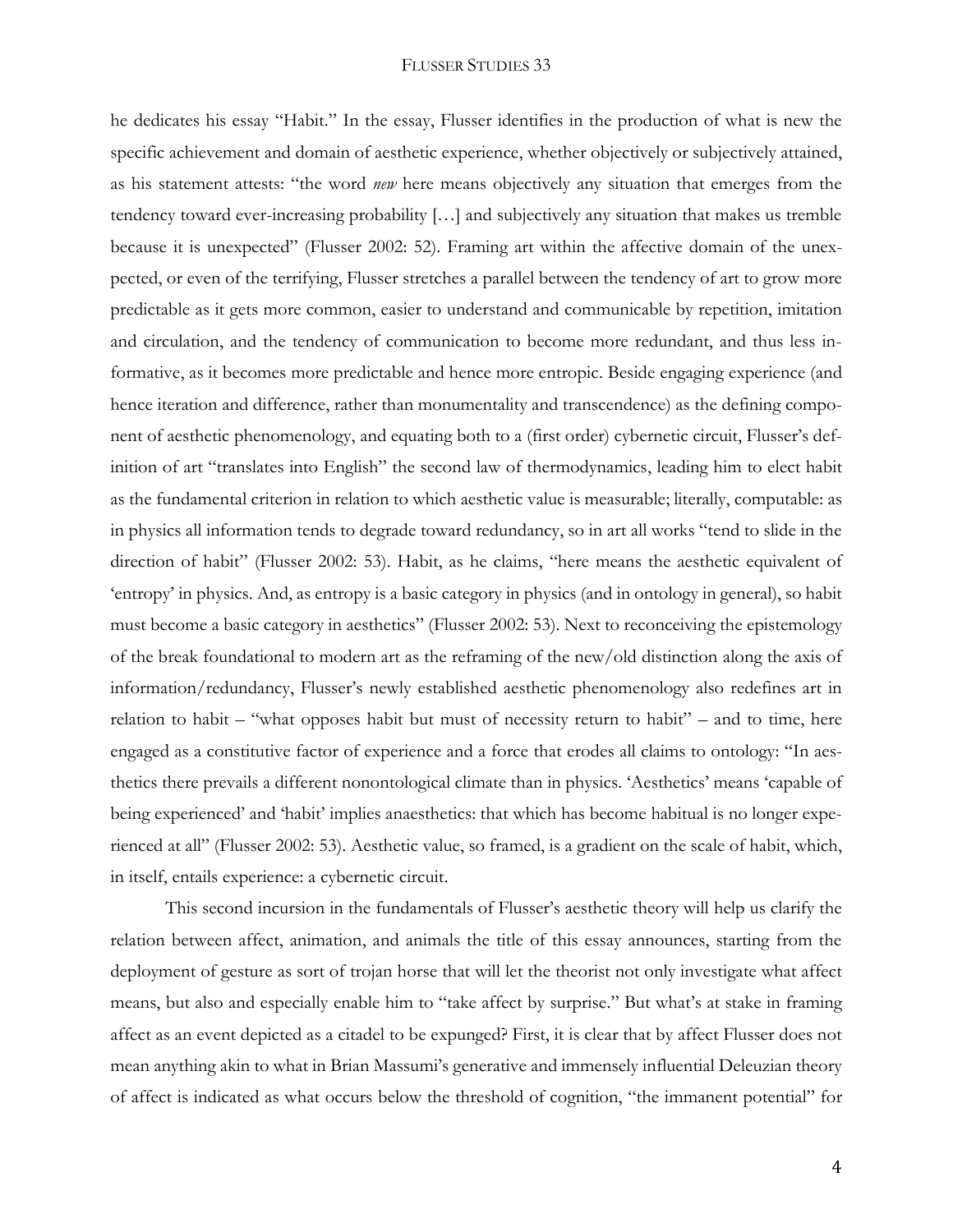variation proper to "the affective adventures of matter" (Haynes and Sharpe 2015: 117). Neither, in Flusser's lexicon, does the term evoke excessive emotional states or limit experiences such as rage, pain, anguish, terror, joy or what Ruth Leys, Massumi's most incisive critic, has called the "Basic Emotions paradigm" (Leys 2011: 439-40). Instead, Flusser associates affect to *cultural* "unstated habits" (Connolly 2002: 44) or automatisms, rather than to *perceptual* or *sub-perceptual* automatisms that occur beyond and below "the threshold of conscious awareness and memory" (Leys 2011: 240). These processes carry the potential for newly emergent, "*deliberately produced* improbable situations" that stand at the opposite end of habit and constitute the highest (and newest) kind of aesthetic experience as a specific kind of affect: the terrifying. But the terrifying itself generative of the beautiful will in turn be turned by time, habit and reuse into the kitsch (Flusser 2002: 52, my italics). However – and here we see how Flusser's aesthetics departs both from the trope and the language of the sublime inherited from transcendental idealism and from the contemporary phenomenology of affect – the occurrence of the new and the concurrence of its affect is an event that – unlike the sublime – is not "eternal" but dynamic (as the tendency of all that is new is to drift toward habit and, eventually, kitsch), and unlike affect in phenomenological, non-representationalist ontologies, is not an "a-signifying" *bodily* intensity independent from the functionalist axis of meaning, but a pre-personal, a-signifying, non-subjective, *artificial*, *technical form* that constitutes the cultural environment of signification, and connects humans, technology, and "nature" prior to embodied cognition. In the cybernetic culture to which Flusser referred, particularly intense affect forms are digital images and data.

Because on the terrain of affect nature/culture and unexpected/habit are terms connected by a cybernetic circuit of communication – dynamic, non-ontological and nonhuman by definition – "taking affect by surprise" names the desire to interrupt the automatism of habitual ways of "intellectualizing" aesthetic experience by "deliberately producing improbable situations." But bringing about the shocking experience of the unknown – "what makes us tremble in front of the unexpected" (Flusser 2002: 52) – is a highly improbable event that may occur outside and independently of intentionality and that opens the only possibility left, according to Flusser, to alter our techno-culturally affected affect. At the time of the "Habit" essay, the convergence of *kitsch* with the *unperceived*, that is, with those expressions and products that, no longer carrying any information, "'anesthetize' their receiver" (Flusser 2002: 55), introduced habit as the always already "communicational" or "informational" homeostatic equilibrium, the zero-degree affect condition *out of which* the negative affect of *nausea* for that "ocean of habit" may "propel us out of sweet habit into terror and which shows us our own emptiness as opposed to the excessive fullness of kitsch" (Flusser 2002: 55). Uncontrolled, ungoverned, and un-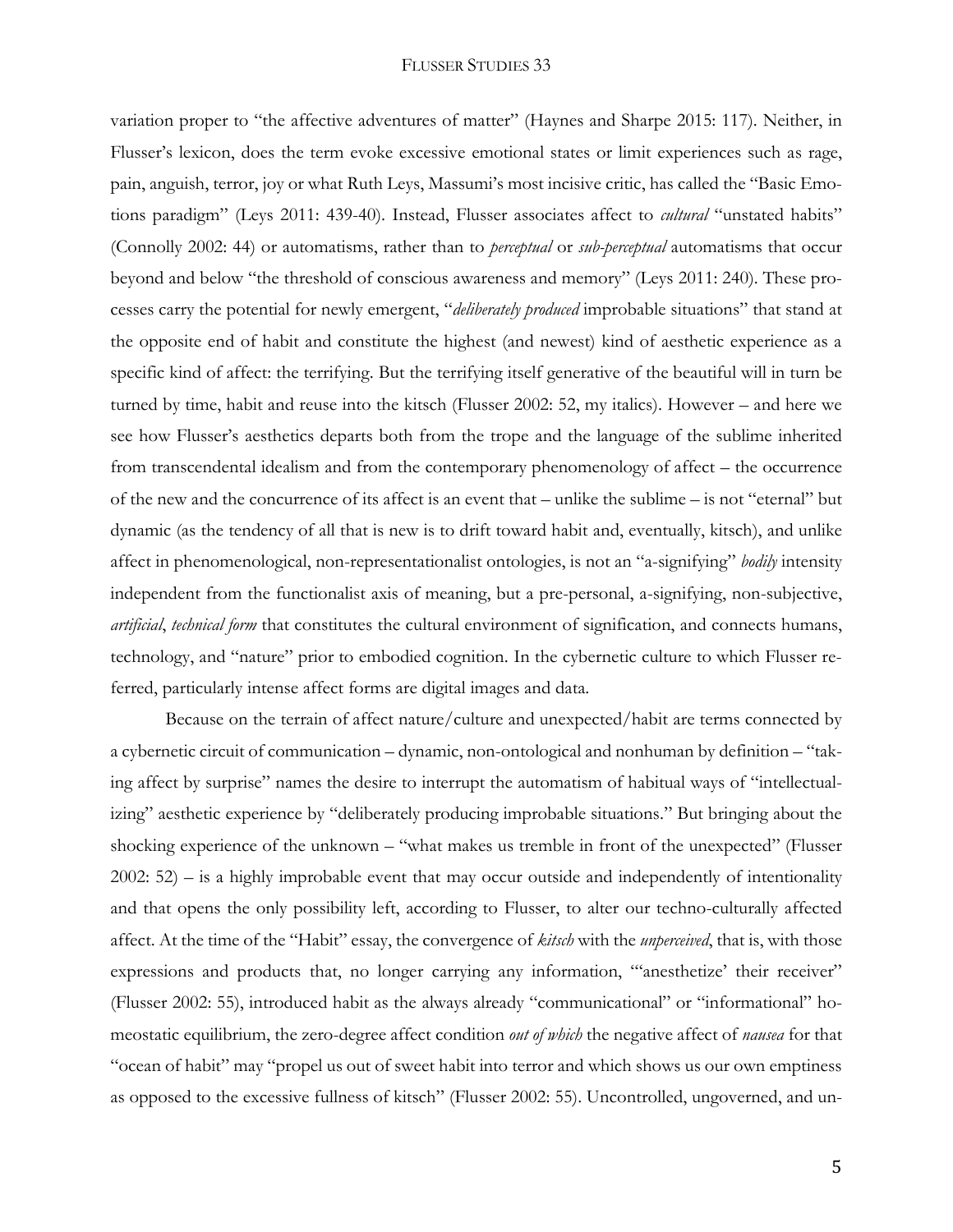intentional, the automatism of *nausea* – and automatism is key – is the trigger that brings about "our 'humanity'" as the empty signifier filled with that inchoate flux of looping phenomena wherein "kitsch turns into ugliness again, and then glides on from beauty to prettiness to return to kitsch" (Flusser 2002: 56). But if our humanity turns out to be just the queasy responsive site where that looping cycle, "the aesthetic equivalent of the negative entropic epicycles in physics and in cosmology" gets manifested, then human intentionality and humanity more broadly can no longer be posited as the source of an art and of an aesthetic discourse that pull us out of kitsch. At best, it is conceivable as an element tangential to the looping cycles that enframe "physical and informatic theories" in the non-linear mixing of "the upper with the lower, the sublime with the infernal" (Flusser 2002: 55), shared by the epistemology of aesthetics and the epistemology of apparatus.

So understood, nausea appears as the inborn, automatic *program* for the simultaneous concurrence of art and humanity via *information*. It is at this spot that Flusser's critique of the transformation of modern science – turned, in the course of the Modern age, "from an explanatory to a manipulative discipline," from engaging with the search for truth, to becoming "a manual of applied technique" and "an observational type of discourse" (Flusser 2017: 9) – merges with his elaboration of *apparatus*: a disciplinary structure of belief, a frame for the production and the structural implementation of "behavioral models" whose truth-making power replaces science once science stopped speaking the language of truth it spoke in the Renaissance and, from being an "explanatory discipline" that structured reality by speaking its rules, turned into "a discursive discipline" (Flusser 2017: 13) only capable of creating models: "sets of sentences that serve as models of behaviour," tautologies "that explain nothing and mean nothing" (Flusser 2017: 13), fictions of truth crucially actualized as (biopolitical) structures of power-knowledge. As Flusser put it: "The apparatus is the realization of a model, […] the empirical proof of the validity of the model" (Flusser 2017: 13), and "the ultimate product of progress," fully inscribed in Western culture as "a project that seeks to transform itself into an apparatus [….] for the transformation of all phenomena, including the human phenomenon, into an object of knowledge and manipulation" (Flusser 2017: 9). In this light, Flusser argues, the ultimate victory of the Western spirit is "the ultimate objectification of the Jews into ashes" (Flusser 2017: 9), a virtuality perfectly actualized by the Nazi *program* of the Holocaust, <sup>1</sup> when, "for the first time in the history of humanity,

 $\overline{a}$ 

<sup>1</sup> On this, see Batlicková 2017, which approaches the fundamental importance of the Holocaust for Flusser's philosophy; see also Flusser 2009, reprinted in a slightly different version as "Our School" in Flusser 2013a.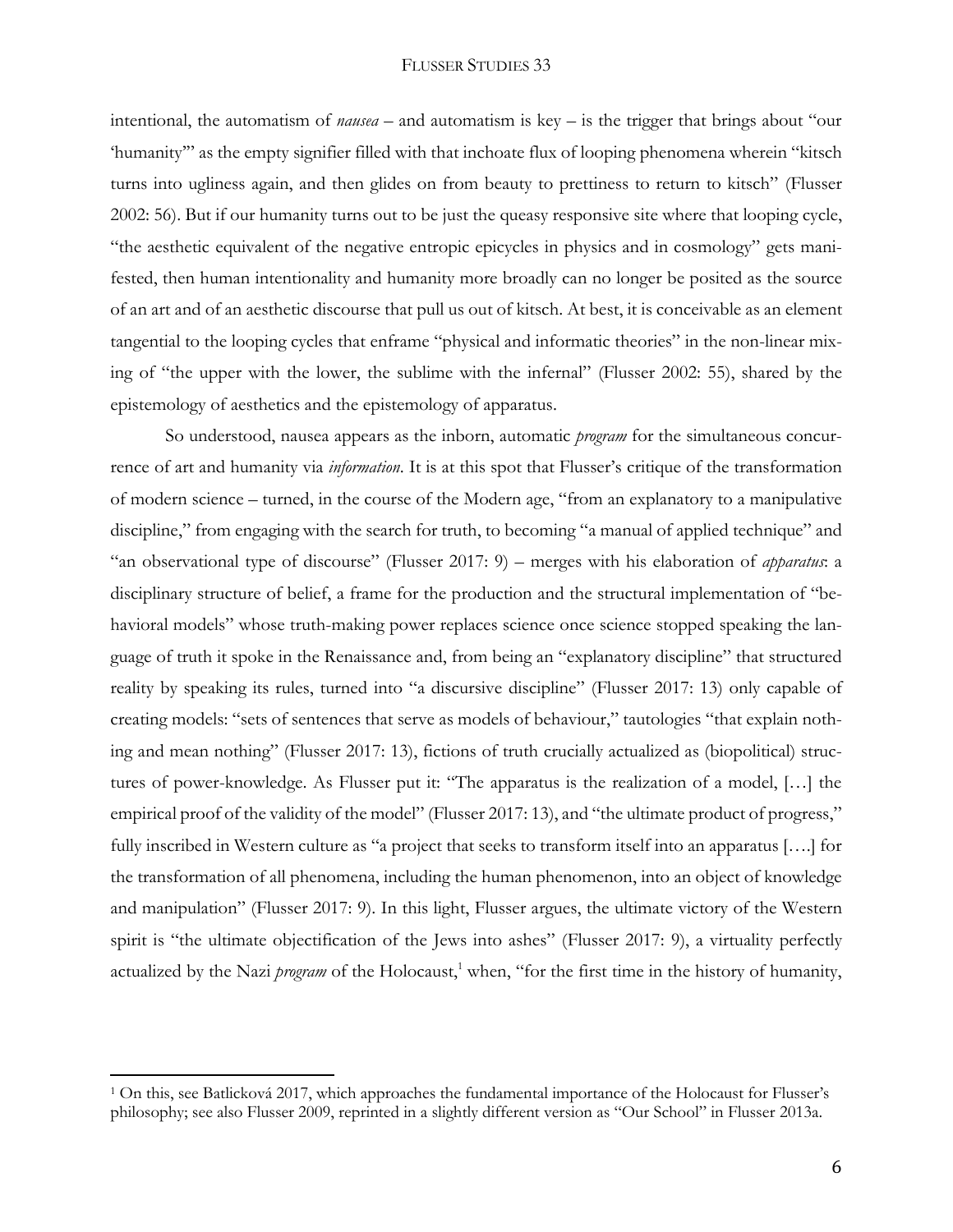an apparatus was put into operation that was programmed with the most advanced techniques available, which realized the objectification of man, together with the functional collaboration of man" (Flusser 2013a: 6).

Interestingly, the enslavement of Africans is the other historical event that Flusser names in his exemplification of the biopolitical "utopia" (his words) inherent in Western culture. However, he argues, "even if the horror is so colossal," enslavism (to use Sabine Broeck's term) can still be condemned as a *crime* while continuing to be Western. But Auschwitz "is not a violation of Western models of behavior, it is, on the contrary, the *result of the application* of such models" (Flusser 2013a: 9). It is a revelation of the real face of Western culture. The ashes of Auschwitz delivered our post-historical society; post-historical because as "the first realization of an inherent virtuality within the Western project," the event of Auschwitz cannot be historically overcome, but "will repeat itself in other formats" (Flusser 2013a: 8), by means of new apparatus, with perhaps less brutal models – such as the scientific, technical and administrative apparatus – and externally not similar to the Nazi extermination camps, but carrying on in the postindustrial society of the future the same program of objectifying all phenomena.

It is from the vantage point of the tension between apparatus, program and the possibility of generating new information that we should read Flusser's attempt to theorize a "quantifying art criticism" that addresses the emergence of the new along "information" lines (Flusser 2002: 57), as a game of probabilities and calculations in non-humanist terms, away from subjectivist perspectives that celebrate the role of ideas and intention in structuring human experience, and toward an understanding of phenomena and of the relation between knowledge and experience as governed by chance. For programs, Flusser argues: "Are systems in which chance becomes necessity. They are games in which every virtuality, even the least probable will be realized of necessity if the game is played for a sufficiently long time. The least probable structures, such as planetary systems emerge necessarily during the course of the evolution of the program contained in the Big Bang, according to the second law of thermodynamics. But they emerge at a particular moment. Absurdly improbable structures, such as the human brain, emerge necessarily in the course of the evolution of the program contained in genetic information, even thou they had been entirely unpredictable in the amoeba. Wonderful artworks, such as the *Marriage of Figaro* emerge necessarily in the course of the evolution of the program contained in the initial project of western culture" (Flusser 2013a: 22).

Because in *programmatic society* probability and chance replace intentionality, finality and causal-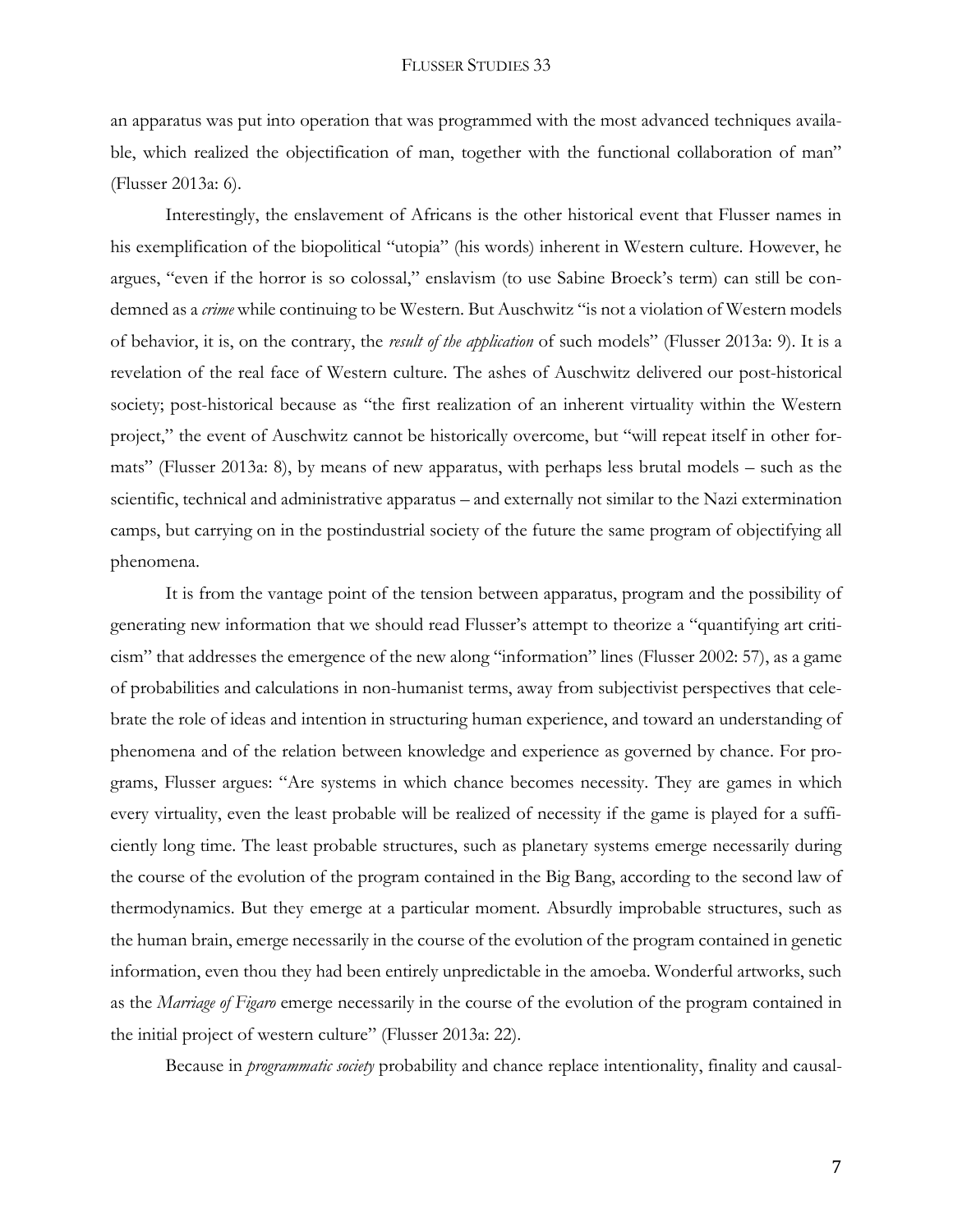ity, then conventional epistemologies and aesthetic methodologies based on whatever version of human intentionality aimed at demystifying the programmer behind the program are anachronistic, particularly as, in Flusser's words, "Apparatus always functions increasingly independently from their programmer's intentions" and even if "some specific programmers judge themselves, subjectively, to be 'owners' of the decisions taken by apparatus […] in reality they are nothing but functionaries who are programmed to think of themselves in this way" (Flusser 2013a: 26). In other words, in the inhuman conditions of knowledge and communication inaugurated by the programmatic society, freedom, art, new information are only conceivable "as an absurd game" (Flusser 2013a: 26), played more efficiently and with higher chances of generating *new information* and emancipating us from functionalism by running a program or playing an absurd game long enough that some possibility inscribed as a virtuality in the program may occur automatically – like nausea for art.

It is in this context that aesthetics – as a secondary, reflective discourse "provides models to grasp unhabitual and unusual phenomena" even if it cannot account for their occurrence (Flusser 2013a: 72). Aesthetics includes strategies imbued with subversive affect, articulations of idiosyncratic thinking performed by coveting habit to the point of absurd, a practice he performs in *Natural:Mind*, where the reductio ad absurdum of the argumentation turns the conventional (the old) into the unexpected (the new), generating a surprise-effect that blocks the reproduction of common sense (habit) by what he calls "apparatus." By virtue of its very structure, Flusser claims, apparatus is driven toward "total slavery;"<sup>2</sup> it defines the matrix and limit of function; it coincides with administration, bureaucracy; with the operational, in-human logic of a social system whose operations are entirely blind, yet entirely predictable, and increasingly autonomous; it is a logical order reproducing truism under the illusion of truth; it is a truth regime based on habit. In the convergence of "habit" and "truth" and their service to social determination, rather than social freedom, Flusser reiterates Nietzsche's critique to the notion of truths as "illusions" whose real status of worn out metaphors has been forgotten or obfuscated by habit and conventions. As Nietzsche remarks in his essay, "On Truth and Lies in a Nonmoral Sense": "To be truthful means using the customary metaphors – in moral terms: the obligation to lie according to a fixed convention, to lie herd-like in a style obligatory for all" (Nietzsche 2006: 115-23). The relevant point here for our discussion of the place of affect in Flusser's theory is

 $\overline{a}$ 

<sup>2</sup> Cf. Flusser 2009: "L'appareil est, par sa structure même, l'esclavage totale. S'il y a encore de liberté, de vie active, de valeurs, de travail, de loisir, de politique, c'est parce que l'appareil ne fonctionne pas encore bien. Quand l'appareil sera parfait […] tout le monde sera fonctionnaire (aparatchik), et le fonctionaire ne peut pas savoir ce qu'est un valeur, un travail, ou le loisir. L'appareil est son horizon, il fonctionne dedans, et il ne peut pas le transcender. […] L'appareil n'a pas de propriétaires. Il est trans-humain" (2).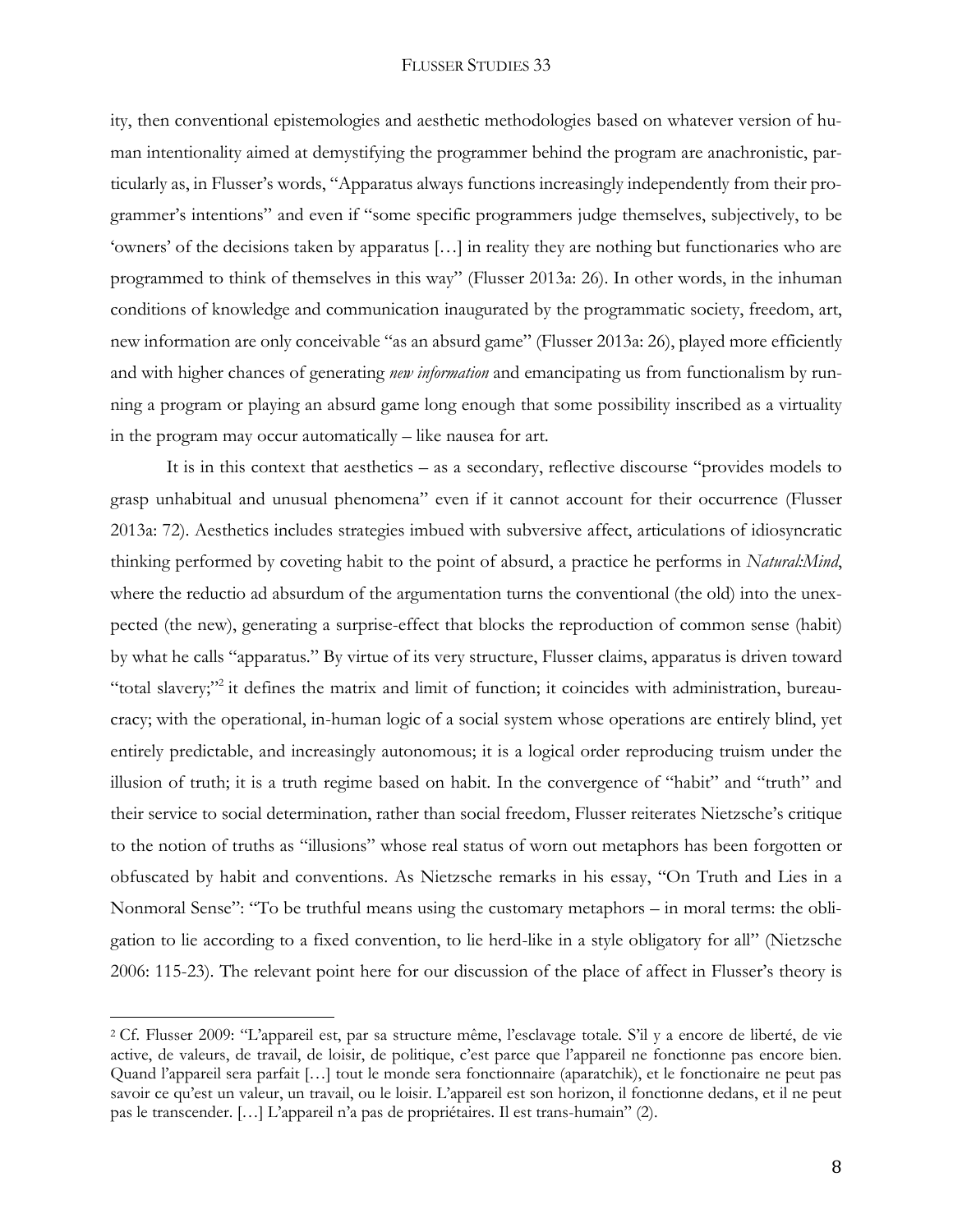that affect partakes of the same process that binds the "artificial" production of "truth" and the "customarization" of life according to conventional lies. Similarly, the "natural" world dissected in *Natural:Mind* is subject to determinations by technology, culture and habit; in fact, nature is produced by culture and is part of apparatus. Art, itself a generator of models is also placed by Flusser at the opposite end of kitsch, as we have seen, and in that function, it carries some potential for destabilizing apparatus, although destabilization can't occur by subjective intentions, but only as either statistically (the running of a program) or experientially (fear; nausea).

## **II. Natural:Mind: Animated Animals and Metabolic Machines**

We can turn now once again to the Flusser's "Nature Sketchbook" in the collection *Natural:Mind*. What does then the expression "Animated Animals" stand for? Why is it necessary to add animation to what is already defined by "anima"? First of all, animated animals are not "natural" animals. They are not simply living organisms equipped with movement and senses; they are, instead, ab-originally maximized animal machines, artificial, "potentiated" fabrications that stage and celebrate the victory of culture over nature. Like Trojan horses, they are ruses, war-machines used by Flusser to storm the naturalist fortress that shelters humanist humanity.

Let's take cows, for instance. In the short piece republished in *Natural:Mind*, Flusser presents us Cows in a frame that is simultaneously familiar and uncanny. Just like in one early essay on "apparatus," the *fonctionnaire* is the embodiment of future humans, an assemblage, a nature-culture-organization mix, so in this collection the cow is a metabolic machine. As Flusser puts it in three passages that are worth to be quoted at length:

"The cow's inventor has provoked an authentic technological revolution, in both a functional and aesthetic sense that opens the horizon to a new "being in the world" of future man." (Flusser 2013b: 45)

"Man may not recognize his own project in the cow, he may forget that the cow is the result of his manipulation of reality *according to his own model*, and accept the cow as something that is somehow a "given" (for example: he may accept the cow as some kind of "animal" and therefore, as part of "nature"). In this case, the cow will assume ontological and epistemological autonomy and will, so to speak, become a model for humanity itself behind man's back." (Flusser 2013b: 47)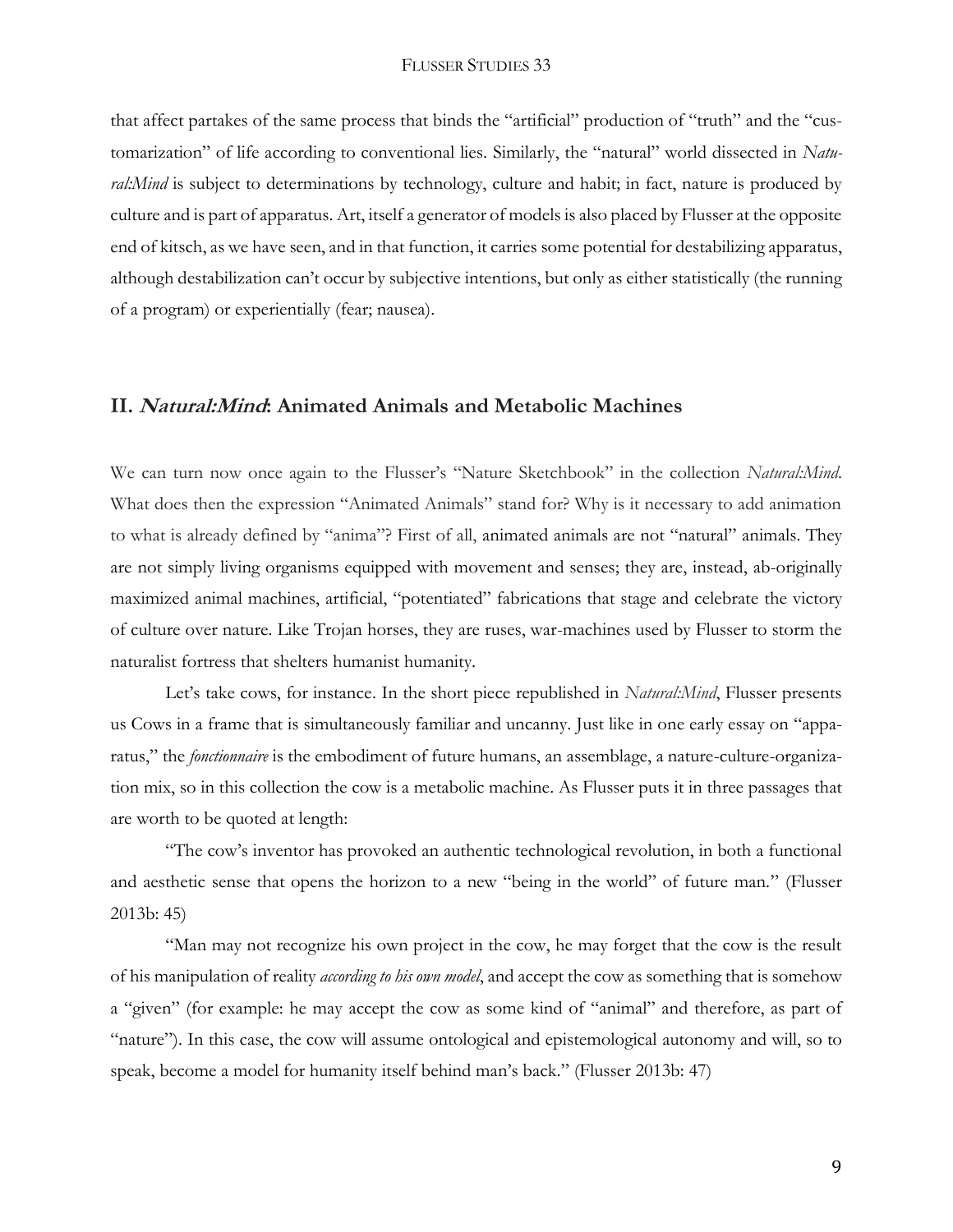"In being precisely such a highly sophisticated and anthropomorphic machine […], the machine essence of the cow could become obscured. In such a case, "genetic explanations" of the cow that prove it is a result of human manipulation will be of little use. Through daily contact with the cow, the impact will be at existential level. At this level, all "explanations" will become irrelevant (just as such "explanations" are currently irrelevant for those who have daily contact with computer. The mere daily presence of the cow will exert its "cowifying" influence." (Flusser 2013b: 48)

Cows are thus defined not along the human/animal, but along the nature/culture axis. To turn them into effective examples of the victory of culture over nature, Flusser frames cows not in evolutionary terms, but in anthropological, aesthetic or functionalist terms, treating them rather as biomorph than as organisms: cows, he claims, are "efficient machines for the transformation of grass into milk." He continues, "They are a triumph of a technology that points to the future," and "could be considered as prototypes of future machines" (Flusser 2013b: 48).

What makes cows so interesting in Flusser's post-natural thinking is not their existence as a species, but their existence as human products and as efficient, human-made metabolic machines obtained through long processes of domestication, a process which took place on a millennial scale of operation whose outcome Flusser describes as "the triumph of a technology that points to the future" (Flusser 2013b: 44). Domestication, is here to be understood as a biopolitical program that organizes the living by separating animals from their earthly, "natural" habitats and by reintegrating them through subjection into a techno-cultural network. In other words, domestication is both a technology and a program for reframing being into purposive existence: Flusser's cows mean insofar as they are inserted into a chain of signification organized according to purpose. They can still be the subject of artistic expression, the object of scientific studies, the remainders of our childhood, and the bearer of human violence or any other affect. But the specific quality that makes them significant in the conceptual fabrics Flusser waves is their capacity to be charged by and to charge the program of humanist humanity. Here the question of truth as a reminder of an older epistemology rendered moot by cyber culture resurfaces: the question is no longer what the true nature of animals is, but under what discursive and technical conditions are cow significant?

Environmentally well-integrated prototypes, Flusser's cows are shaped by processes of biotechno-cultural manipulation that deliver "the models of all future cows." Not only are these cows antithetical to nature, and impervious to affect, but their very essence as "instrumental beings" and "available resource" renders any conventional concept of "nature" inadequate to describe them and prompts a question over the very "nature" of man and the implications of its mode of "being-in-the-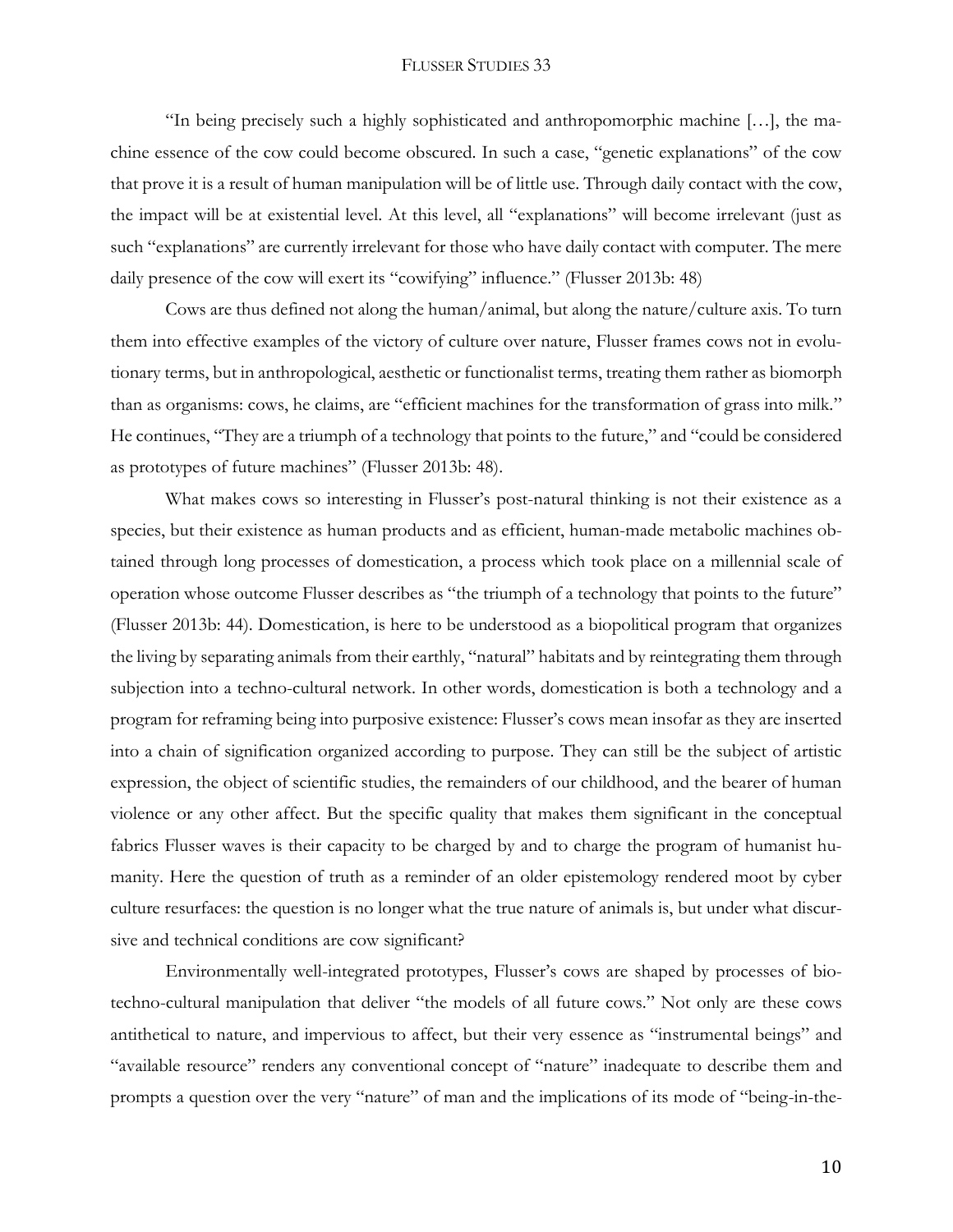world". The essay recalls the Heideggerian concept of *gestell,* the logical matrix embedded in technology as its essence. As a relation that orders and destinates nature – and man – as "standing reserve" or "resource" not by actually being put to use, but by authorizing a thinking that produces such a "use" as a destiny, *Gestell* is the essence of modern technology, and as such it brings forth a world by revealing nature as the chief storehouse of the standing energy reserve (Heidegger 1983: 324). *Gestell* can be aligned to the concept of *apparatus,* as its enframing is unveiled by Heidegger as the danger intrinsic to technology and of utmost danger on man's progress toward the truth of being, because it institutes an inauthentic – that is, non originary – relation of man with himself and with nature (see Wolfe 2012: 22). The super-cow is anthropocentrism at its most successful manifestation: the naturalization of what is built. In that respect, the cow's invention is not only a victory of human-ist culture; it is also revolutionary, because, as Flusser claims: "The mere daily presence of the cow will exert its *cowifying* influence" (Flusser 2013b: 48). But what kind of influence is it? Can this influence be called affect? By the logic of what we've discussed, *cowifying* refers to the program for realizing "the objectification of man, together with the functional collaboration of man" (Flusser 2013a: 6), via the naturalization of such affects: usefulness, purposefulness, utility expectation, well-being of being instrumental.

At first, Flusser's highly automated cows, "controlled by an internal computer (a brain), that governs a cybernetic system made of highly refined electrical and chemical pulses that guarantee its functionality" (Flusser 2013b: 44), don't shed any clarifying light on cows and their relation to us. For it is only by returning to Flusser's later concept of apparatus that we can begin to understand what tentative theory of affect underscored his earlier work. Affect then surfaces as a function of apparatus that allows us a foresight on our future by creating the expectations for "the objectification of man, together with the functional collaboration of man." This is what the *cowifying* influence is about. "Man," Flusser argues, "may not recognize his own project in the cow, he may forget that the cow is the result of his manipulation of reality according to his own model, and accept the cow as something that is somehow a 'given' (for example, he may accept the cow as some kind of 'animal' and therefore, as part of 'nature'). In this case, the cow will assume ontological and epistemological autonomy and will, so to speak, become a model for humanity itself behind man's back." (Flusser 2013b: 47)

Here, in the transformation of the mechanical cow through domestication – and behind awareness, humanist ethics, and intention – the passage of the hyper-domesticated animal from metabolic machine to model for humanity, the scientific, aesthetic and philosophical grounds for the future of humanity as the production of cows-like techno humans are laid bare, and, as is often the case with Flusser, the ironic tone of the essay does not diminish the force of his critique to the very nature of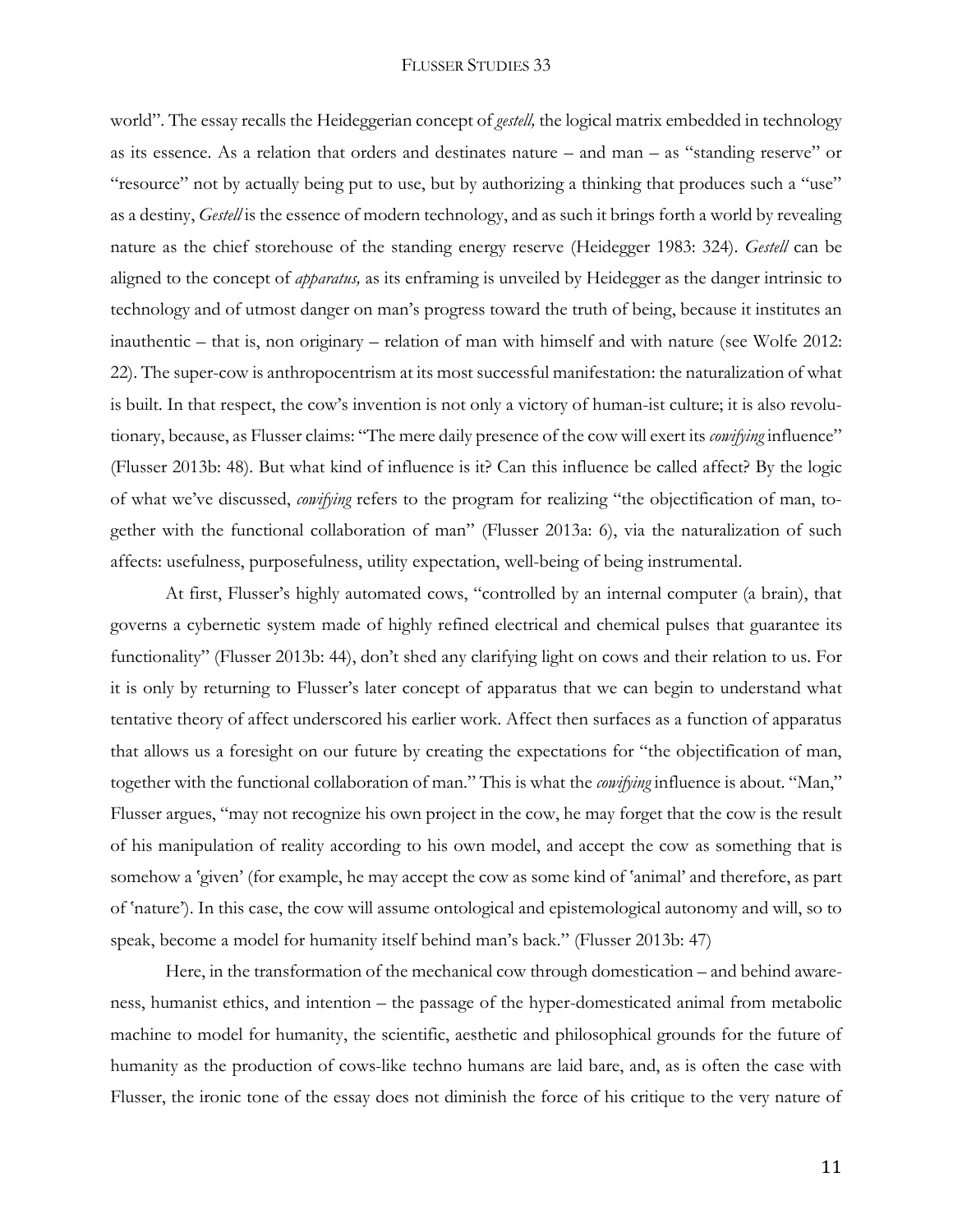ontological and epistemological representations delivered by humanist science and confirmed by humanist philosophy. Ironically, the "victory" of science on nature will only once again after Auschwitz, push the utopia of our culture toward its unmasking. In the constant battle for humanity that reveals itself as a contest between bestializing and taming tendencies, it is the taming tendencies that will affect the human precipitation into its instrumental destiny, its destiny as "standing reserve" – as Heidegger famously put it.

How can this epistemological distraction happen? As we have seen, science's shift from an intention toward knowledge to a program for progress and for generating models to describe reality, coincides with a movement from freedom to manipulation (and from science to technocracy) in the name of progress and to a scientific discourse reduced to a sort of pre-modern (postmodern) language game in which "observation" and "theory" do not designate "two ontologically different forms of thinking. They designate two forms of [mutually irreducible] sentences," namely, prescriptions and descriptions (Flusser 2017: 11). As a discipline that creates models, that is a "set of sentences that serve as models for behaviour" (Flusser 2017: 11), science is no better than art in providing descriptions of reality. In fact, for Flusser "art is better than truth" (Flusser 2017: 6). But this primacy of art on science should not be seen as another reinstallation of the Romantic favor for speculative knowledge over empirical knowledge, or as a revamping of the power of (extra) human imagination on the infra human perception of natural facts. What ignites Flusser's reflection is the pretence of transcendence vindicated by modern science, a discourse whose claim to objectivity rest on an anthropological, immanent, and by definition limited, hypothesis that over valorizes its own epistemological caveat, namely, "pure" reason.

In "La creation scientifique et artistique," Flusser explains how modern science "observe par la théorie, et théorise par l'observation" (Flusser 2018: 1), generating the dynamics called "progress" which is unconceivable outside of modern science. The consequence of this dynamics, he argues, is the emergence of "technique," the application of theory that leaves no room for art, that intensifies the dialectical play and installs a radical break with art. But, as he puts it, "if progress is – as the technocrats affirm – a process through which natural events are transformed into linear events, then 'progress' is not enough. What is urgent is to maintain and refine the critical capacity of values" (Flusser 2013b: 32). And again, "Things are good only inasmuch as they contribute to my liberation, And this is also the measure of culture. Technology is not culture yet. And technocracy is anti-culture. In sum: culture is technology plus freedom" (Flusser 2013b: 33). It is on this opening that Flusser's return to aesthetics recalls Heidegger's appeal to art in *The Question Concerning Technology* as the domain where the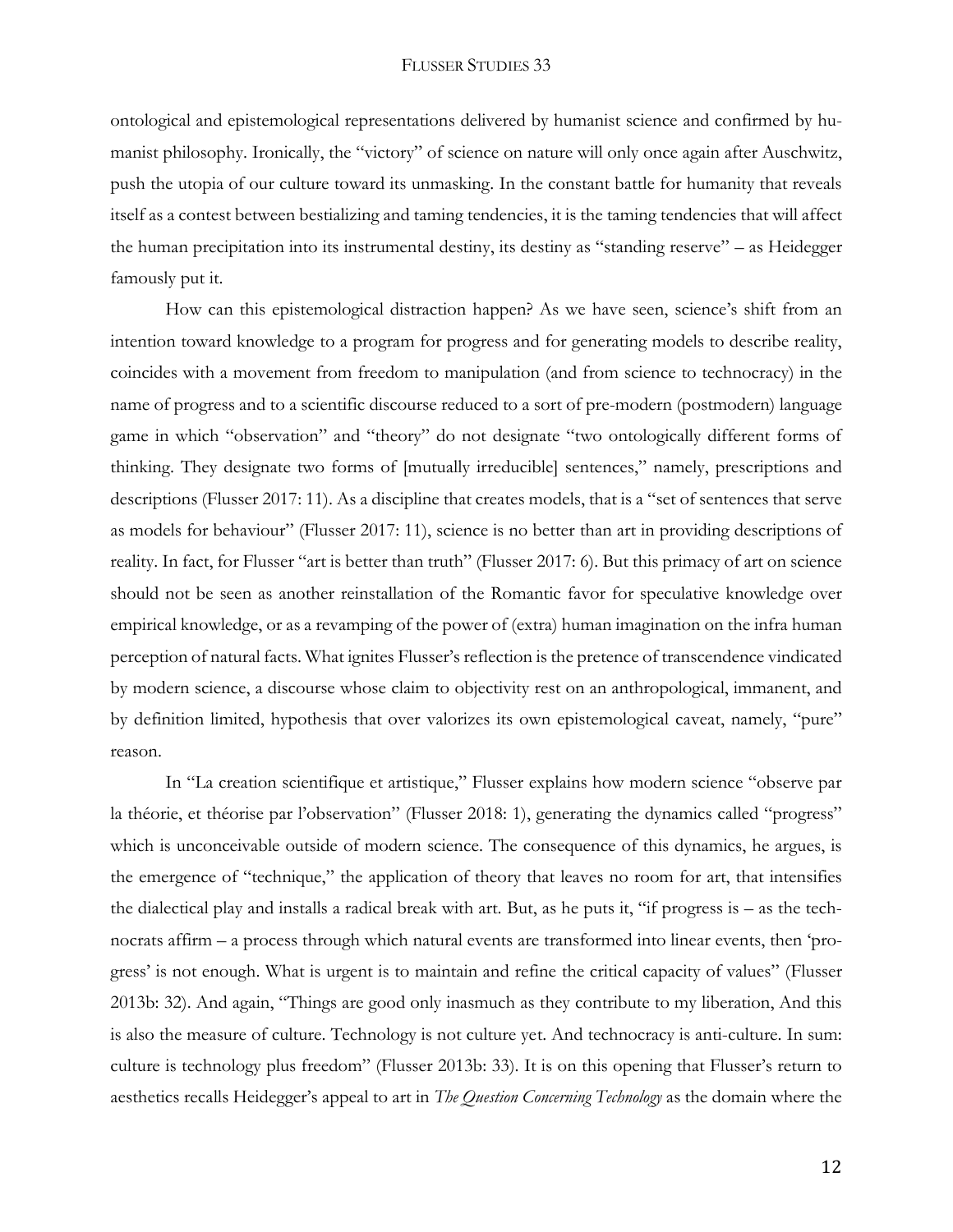narrow chance of manifestation of "the saving power" may occur. What can be called the post-cow (of post-history) is a fantastic creature paradigmatic of a certain relation to "cultural nature" whose history is a history of technology and a history of an episteme that operates by analogy, inversions, and feedback looping between techno cows and techno-humans. Humans, Flusser claims, "have a tendency to mirror themselves in their models": they project a model in order to modify reality, they construct reality based on those models, then forget the model behind and adopt the new construction as their own models of behavior. In other words, the humanist improvement of the world generates as a side effect the post-humanist overcoming of the human.

At the end of the parable of the post-cow, Flusser presents us with a fantasy whose overtones, again, are Heideggerian through and through. This fantasy reveals "the vision of a humanity transformed into a herd of cows. A humanity that will graze and ruminate, satisfied and unaware, consuming the grass in which an invisible 'shepherd' elite has a vested interest, and that will thus produce milk for this elite. The elite will manipulate humanity in such a subtle and perfect manner that humanity will imagine itself to be free. This will be possible thanks to the automatic functionality of the cow. The illusion of freedom will perfectly obscure this rustic manipulation. Life will resume itself in the typical functions of the cow: birth, consumption, rumination, production, leisure, reproduction and death. A paradisiacal and terrifying vision. Who know, as we contemplate the cow, are we contemplating future man?" (Flusser 2013b: 48)

In *The Question Concerning Technology*, Heidegger frames art as the locus for the decisive confrontation with technology – that phenomenon whose essence is not technological – but only if reflection upon art "does not shut its eyes to the constellation of truth, concerning which we are questioning" (Heidegger 1983: 340). In *Post-History* and in "Habit" Flusser also evokes art as the highly improbable, non-subjective and non-intentional place for grasping un-programmatically, the realizations that may "emerge by chance in the course of the [absurd] game" we are condemned to play in the aftermath of Auschwitz – but we can succeed only if we emancipate our reflection upon art from idealism, from functionalism and from humanism.

## **References**

Batlicková, Eva (2017). "Unto the Third and Fourth Generation: The Experience of the Holocaust as Basis for Vilém Flusser's Theories," Flusser Studies 23, pp. 1-13.